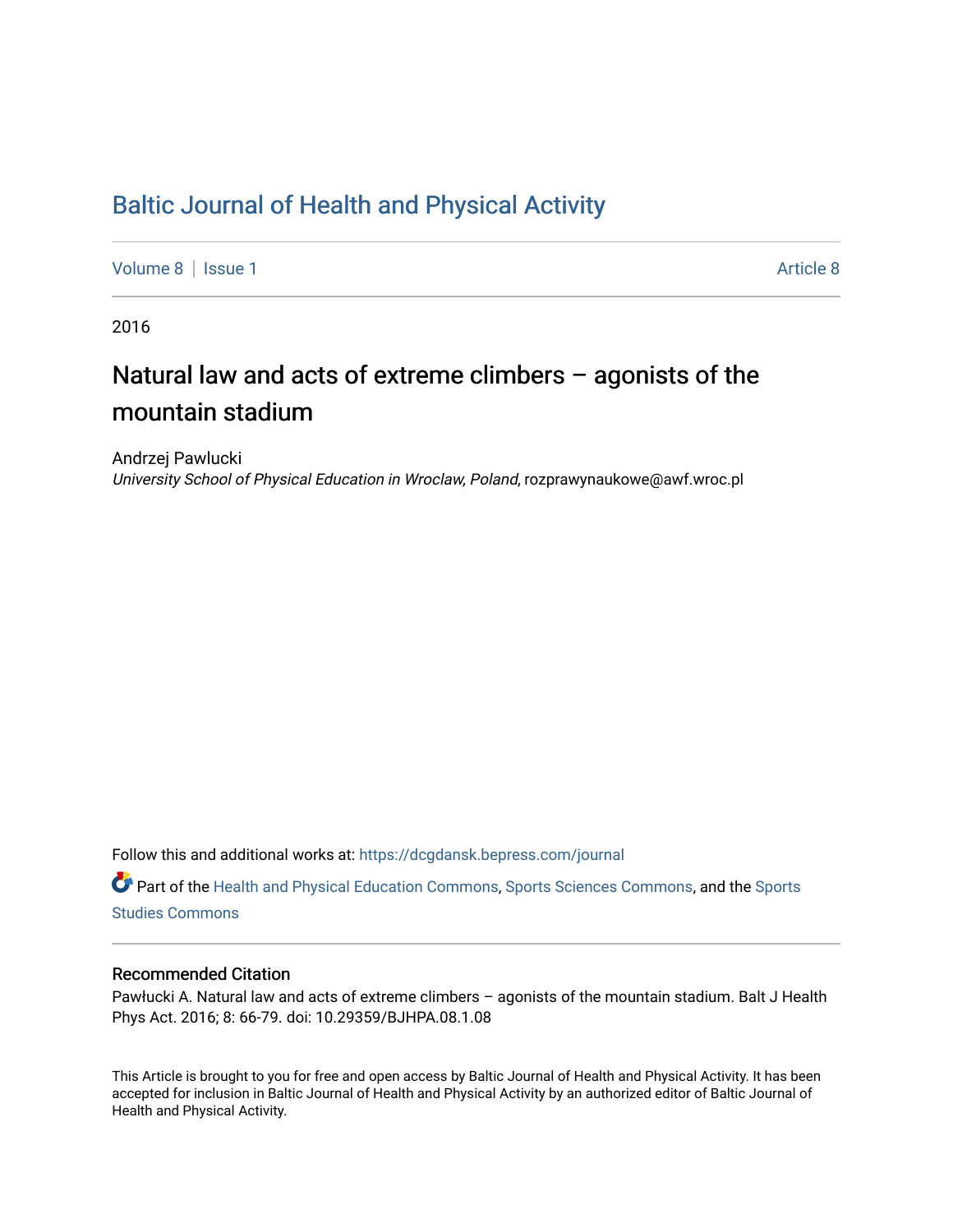#### **ORIGINAL**

**Authors' Contribution: A** Study Design **B** Data Collection **C** Statistical Analysis **D** Data Interpretation **E** Manuscript Preparation **F** Literature Search

**G** Funds Collection

# **Natural law and acts of extreme climbers – agonists of the mountain stadium\***

**Andrzej Pawłucki**

**University School of Physical Education in Wroclaw, Poland**

\* The primary version of en essay was published in Polish in the periodical "Rozprawy Naukowe AWF we Wrocławiu" 2015, 48, 4-16, by University School of Physical Education in Wroclaw, Poland. The re-print approved by the primary publisher.

#### **abstract**

The paper gives moral evaluation of feats done by extreme athletes who participate voluntarily in life-threatening stunts or races. The evaluation of the rightness of such extreme feats was based on the first principles of natural law. The law of nature obliges everybody to preserve their lives and forbids acts against one's own life (do not kill yourself). Extreme athletes differ from others in terms of the attitude to the ontological structure of existence: from negation and mockery of life in the case of nihilists to a praise of life in the case of athletes and goes even further in the case of Olympic athletes who embrace the pro-life civilization through their participation in the peace utopia. In this paper, the author justified the sporting premise for mountaineers to do extreme climbing. In the conclusion, the author admits that extreme feats of mountaineers is justified because these athletes, like Olympic ones, follow sports eth-ics and at the same time the moral value of existence. Although they consciously risk their lives, when they actually face death they do not give up and fight heroically to survive. This attitude is sufficient to evaluate the mountaineer's performance which is on the verge of death as morally right.

**Key words** natural law, morality, extreme sport, Himalayan mountaineering

| article details              |                                                                                                                                                                                                                                                                                                                                                                                                                                                                                                                                                                                                                                                                                                                                                                                                      |
|------------------------------|------------------------------------------------------------------------------------------------------------------------------------------------------------------------------------------------------------------------------------------------------------------------------------------------------------------------------------------------------------------------------------------------------------------------------------------------------------------------------------------------------------------------------------------------------------------------------------------------------------------------------------------------------------------------------------------------------------------------------------------------------------------------------------------------------|
| <b>Article statistics</b>    | Word count: 7,097; Tables: 0; Figures: 0; References: 0                                                                                                                                                                                                                                                                                                                                                                                                                                                                                                                                                                                                                                                                                                                                              |
|                              | Received: December 2015; Accepted: December 2015; Published: March 2016                                                                                                                                                                                                                                                                                                                                                                                                                                                                                                                                                                                                                                                                                                                              |
| <b>Full-text PDF:</b>        | http://www.balticsportscience.com                                                                                                                                                                                                                                                                                                                                                                                                                                                                                                                                                                                                                                                                                                                                                                    |
| Copyright                    | © Gdansk University of Physical Education and Sport, Poland                                                                                                                                                                                                                                                                                                                                                                                                                                                                                                                                                                                                                                                                                                                                          |
| Indexation:                  | AGRO, Celdes, CNKI Scholar (China National Knowledge Infrastructure), CNPIEC, De Gruyter - IBR (International<br>Bibliography of Reviews of Scholarly Literature in the Humanities and Social Sciences), De Gruyter - IBZ<br>(International Bibliography of Periodical Literature in the Humanities and Social Sciences), DOAJ, EBSCO - Central<br>& Eastern European Academic Source, EBSCO - SPORTDiscus, EBSCO Discovery Service, Google Scholar, Index<br>Copernicus, J-Gate, Naviga (Softweco, Primo Central (ExLibris), ProQuest - Family Health, ProQuest - Health &<br>Medical Complete, ProQuest - Illustrata: Health Sciences, ProQuest - Nursing & Allied Health Source, Summon<br>(Serials Solutions/ProQuest, TDOne (TDNet), Ulrich's Periodicals Directory/ulrichsweb, WorldCat (OCLC) |
| <b>Funding:</b>              | This research received no specific grant from any funding agency in the public, commercial, or not-for-profit<br>sectors.                                                                                                                                                                                                                                                                                                                                                                                                                                                                                                                                                                                                                                                                            |
| <b>Conflict of interest:</b> | Author has declared that no competing interest exists.                                                                                                                                                                                                                                                                                                                                                                                                                                                                                                                                                                                                                                                                                                                                               |
| <b>Corresponding author:</b> | Prof. zw. dr hab. Andrzej Pawłucki, Katedra Dydaktyki Wychowania Fizycznego, Akademia Wychowania<br>Fizycznego, ul. Witelona 25, 51-617 Wrocław; e-mail: rozprawynaukowe@awf.wroc.pl                                                                                                                                                                                                                                                                                                                                                                                                                                                                                                                                                                                                                 |
| <b>Open Access License:</b>  | This is an open access article distributed under the terms of the Creative Commons Attribution-Non-commercial<br>4.0 International (http://creativecommons.org/licenses/by-nc/4.0/), which permits use, distribution, and<br>reproduction in any medium, provided the original work is properly cited, the use is non-commercial and is<br>otherwise in compliance with the license.                                                                                                                                                                                                                                                                                                                                                                                                                 |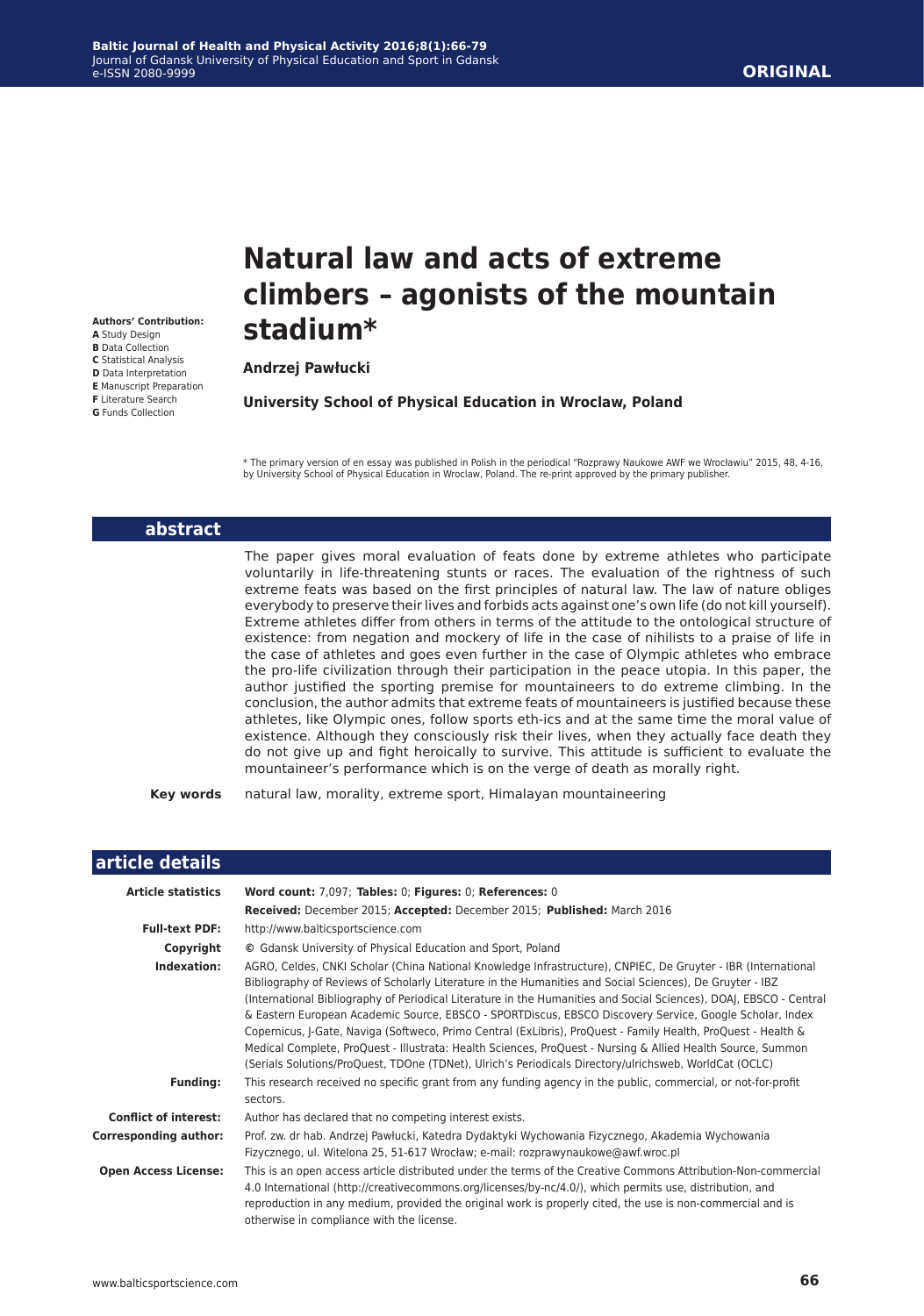## **introduction**

Every competition is an extreme activity. Whether it is a competition against oneself or others, it always leads to the agonist's self-fulfillment in the aura of victory and usually becomes a reason for all the consecutive competitions until the last one foreboding the agonist's *social death*. A competitor always tries to get ahead of others. To be successful, competitors must not only maximize their efforts but also exploit all of their resources until their near depletion, i.e. they must make their acts *extreme*. Thus all competitions are extreme in an absolute sense. Regardless of who competes and what the competition is about, a *competitor* accepting a challenge will do everything because he has to. A competitor cannot give less, because he will never attain the good he so profoundly covets: victory over other competitors and oneself, or victory over oneself only in a lonely *agon*. In this sense, each kind of competition is an act which externalizes the competitor's substantive (but not only physical) capabilities to the extreme.

All competitions are therefore potentially lethal as they force competitors to maximize their acts unconditionally. There are even competitions during which competitors squander all of their resources with premeditation – or in their extreme self-exploitation – become willingly, entirely committed to victory. To win in such competitions one decides to annihilate oneself, like that swimmer at the Olympic Games in Mexico, who announced he would commit suicide had he lost the race. He had announced it and, indeed, "entered" this "life and death" competition, i.e. became part of the *agon* versus himself. He failed to understand that he acted in an absurd manner. He did not realize that one never competes for fame for the price of life, since it is preposterous. One may lay down one's life for somebody else as a token of love, and this would be right or even righteous, but never for abstract concepts such as fame because it would be wrong or even morally evil. All competitions are extreme, but some – if one may say so – are absurdly extreme. There is no greater idiocy than putting one's life at stake for the sake of victory, for dying for fame. But there is also no greater unfairness than willingly and self-actively exposing oneself to death out of contempt for life (nihilistic), out of the need to experience extreme carnal sensations (hedonistic, e.g. extreme tourists), or out of the need to experience some surreal illusion (narcotic).

Why is it wrong? One may say *I am free, and what is wrong to some may be good to me.* The answer lies in natural law. It originates in natural law but fails to reach all because not everyone is destined to know it. Although every agonist is potentially reasonable, not all agonists can independently assess, using their own cognitive powers, the rightness of their acts. Since ancient times every sage has known that only those who think in philosophical terms are able to get to know the truths of natural law. Natural law includes conclusions of deductive reasoning, whose results are commandments leading to the knowledge of the rightness of acts. Agonists who are unable to use their reason to judge their own acts – who have desired to see those things but have not seen them and to hear those things but have not heard them<sup>1</sup> - must resort only to man-made law.

<sup>&</sup>lt;sup>1</sup> "For I tell you that many prophets and kings have desired to see those things which ye see, and have not seen them; and to hear those things which ye hear, and have not heard them"; in:// Luke 10:24, New Testament, King James Bible.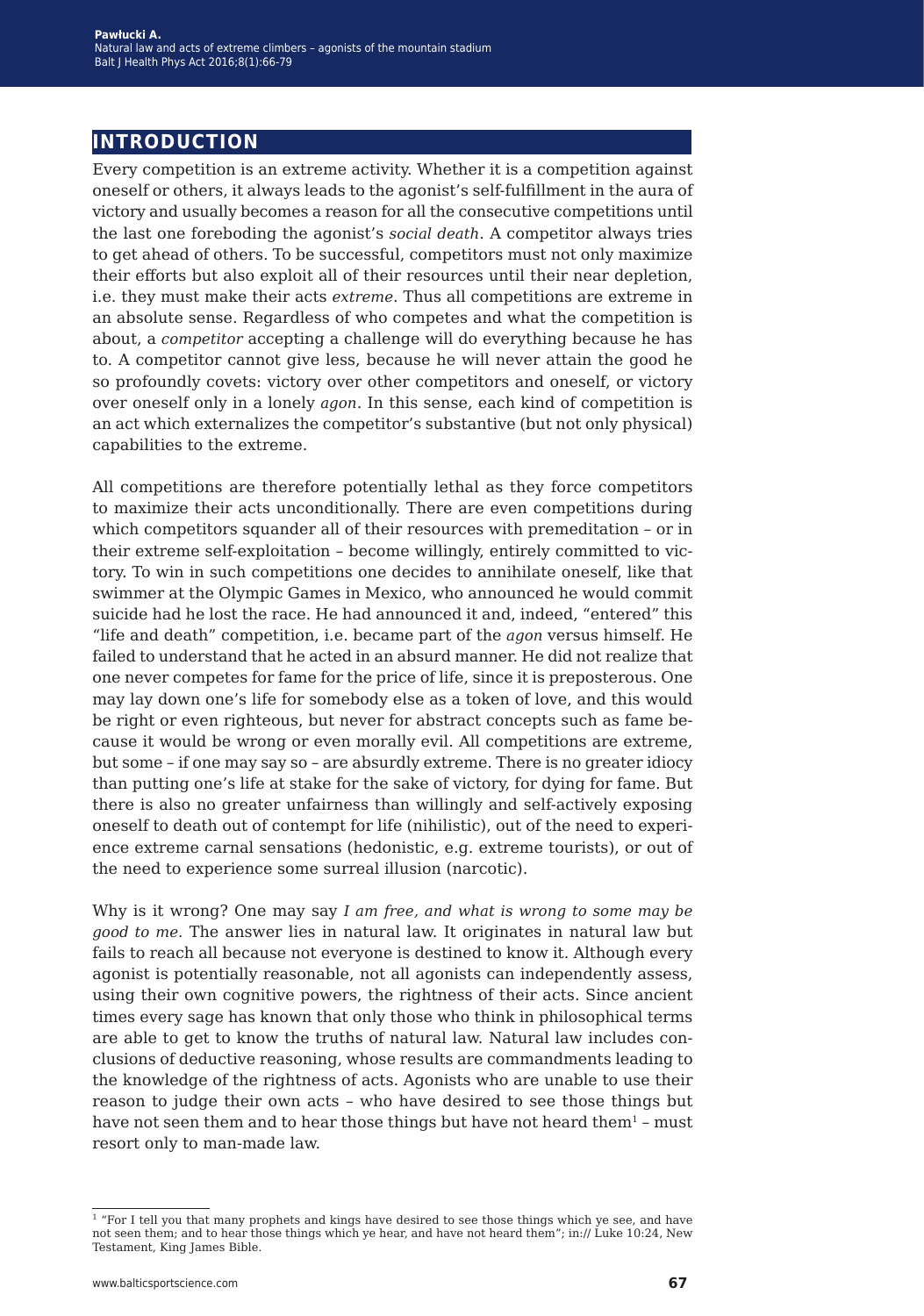The present study attempts to make a moral evaluation of extreme performances of mountain climbers in view of natural law ethics. Natural law is understood here as the reason's capability of distinguishing between good and evil. The name natural law comes from the fact that the human mind proclaiming this law is an essential feature of human nature.

# **natural law as the source of knowledge of the rightness of the act**

Judgment of an extreme act comes from natural law which requires ethicists, i.e. philosophers of life, to recognize acts that threaten life, devastate or reduce vitality, or "merely" negatively affect physical health, as morally evil.

In syllogistic reasoning acts performed out of contempt for life, derision of death, or the need to experience physical sensations, come within the provision of prohibition of suicide, which derives from the general, universal and right "direction to act freely".

In the context of deduced normative judgments related to the prohibition of life-destructive acts, on the basis of natural law such acts must be considered wrong acts of external freedom.

The natural right of everyone is self-possession and living one's life. This metaphysical truth about *oneself* gives rise to the logical cognition of physical life as a premise explaining the *conditio humana*, i.e. living body as an ontological condition of human life.

The knowledge of this determinant, i.e. living physicality, affecting the life of a person, which is naturally life-giving, is enlightening. A living body allows a person to exist socially by ontically conditioning their acts. It is not, however, the cause of the person's self-determination in humanity. A living body is life-giving because thanks to its habitus of vitality, health, and fitness, it allows a person to act freely and desire good. And when coveting something becomes good for a person, then this desired good triggers the pursuit of its attainment. The desired good becomes then the reason for the act and the source of the act's sense. When one realizes the effectiveness of an act is conditioned by the physical state, and one's social life depends on one's vitality2, then one actively enhances one's living body. These are *self-activities*, and the reason for them lies in improvement of the living body. This way a living body – in the most natural way – becomes part of one's cognition, as a desired good. A person realizes that his/her active enhancement of the body is a basic and necessary act, which ontically determines the commencement of higher acts leading to self-fulfillment in humanity. Moreover, a person realizes that self-possession of a living body is the fundamental good. We often say is that *life is the most important*. We must not, however, think that a person intends to live a physical life only, i.e. by living only to maintain its existential structure. By living a physical life only one can never become a person: it is a metaphysical fallacy: a person is never non-relational. Most importantly, a person must try to achieve perfection in humanity. Thus living physicality is the most basic good for a person, which conditions the person's social life, which, in turn, enables the person to actively share this good with others. A

<sup>2</sup> Paraphrased saying of Jędrzej Śniadecki. See: O fizycznym wychowaniu dzieci (On physical education of children), Gdańsk 1997, AWF.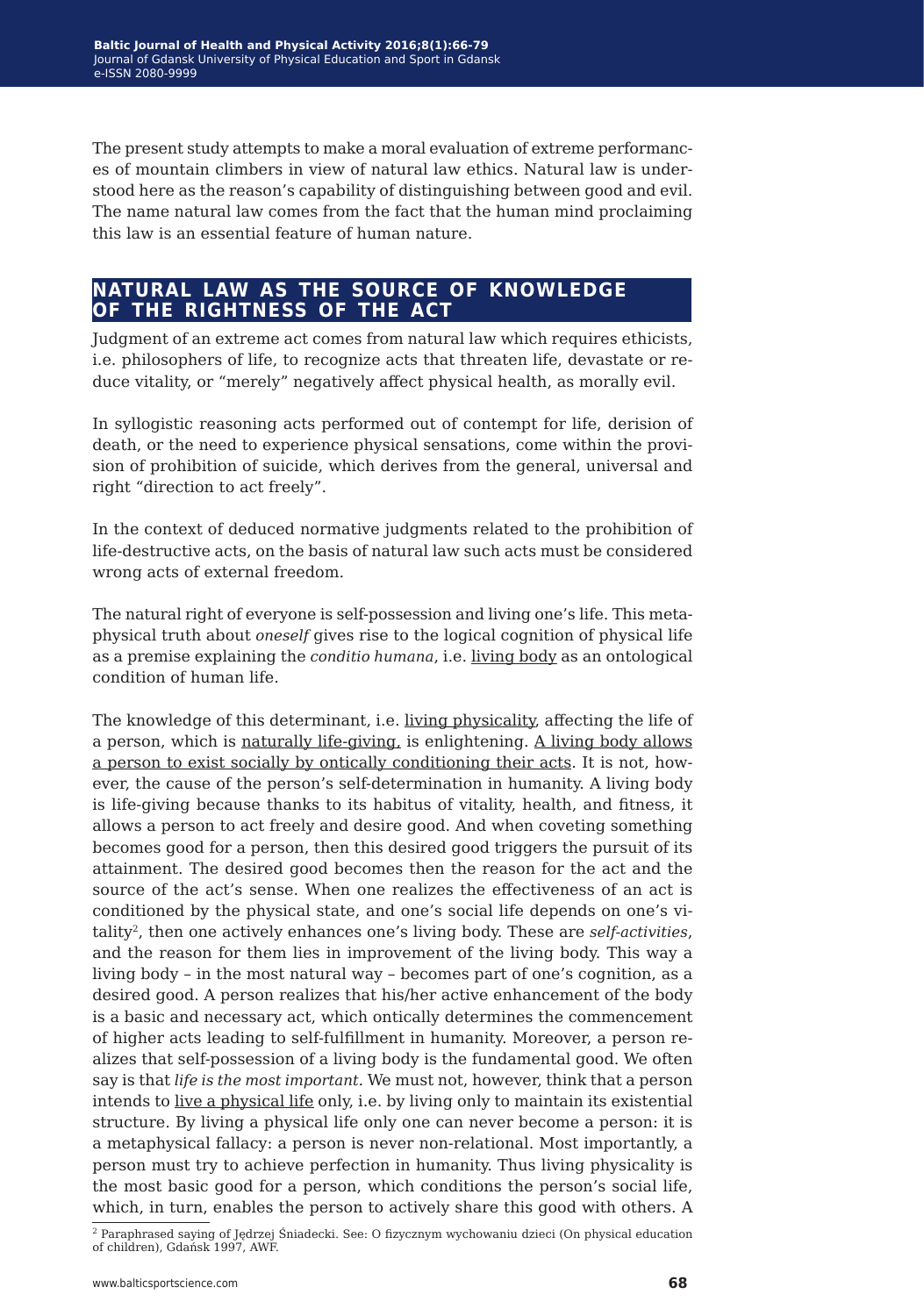person comes to realize that the body is a fundamentally important condition of a person's relational life – which for the person constitutes an opportunity for spiritual self-fulfillment in disinterested acts of respect shown to others. The highest good for any person is humanity manifested by its morality, while physical life is the most important physical being conditioning the person's fulfillment of the humanity's ideal. We often say that *health is the most important*. Yes it is, but only as the basic good for the highest good which is not health. A person does not live only to be healthy, but to pursue perfection and attain ideals. Saying that *health is most important* is – on the grounds of personal ethics – false.

The social life of "members of a household" creates numerous opportunities for self-fulfillment in humanity. The "household members" deal with one another in pursuing the same good and remaining in the community of action. They must treat one another with respect for their contribution to the process of attaining goals. Thus they are also somewhat made to judge the morality of one another's acts. They may trust and express gratitude to one another for their commitment to the common good. Then they can express their conviction about reciprocity as a manifestation of respect for the person. The reason for all acts within a community can now become the person's good recognized as the highest good. The life of members of the household can now become a set of social, *interpersonal* relations, independently of any shared values.

Regardless of ideals espoused by society, the condition of durability of co-living of the "household members" is self-awareness of the physical foundation of being: physical life as a condition of social life. This relation involves accepting the commitment to maintain physical life as the fundamentally important, primary good, for the "community members." The metaphysical truth of natural law gives rise to the self-commitment to: a) maintain self-possession in the living body; b) enhance the habitus of vitality; and c), in the face of inevitable physical death, replicate one's natural physicality by way of parental procreation.

A person's commitments towards owning the body are expressed in the person's normative judgments being conclusions of the conditioning relation. If physical life is the very basic ontic good – the condition of a person's life – than procreation is also a commitment of an adult person – a free, rightful, act of natural law.

The self-possessing person is an ontic good – very much like any other living human being. The person's natural right is possession of ontic goods as fundamental goods, i.e. goods conditioning a person's social life. Like a house built on a foundation, a person's social life is built on the physical body – the material component of being. Although the foundation is not the house, and the physical body is not the person's existence, its destruction always leads to the self-annihilation of one's material and personal life. Thus members of "the household" must ensure the durability of the foundation, and persons must empower the mentioned habitus of vitality, health, and fitness.

Depravation of both goods in the act of self-negation (one may not want to possess oneself or live in oneself) by someone else's negation is wrong: it de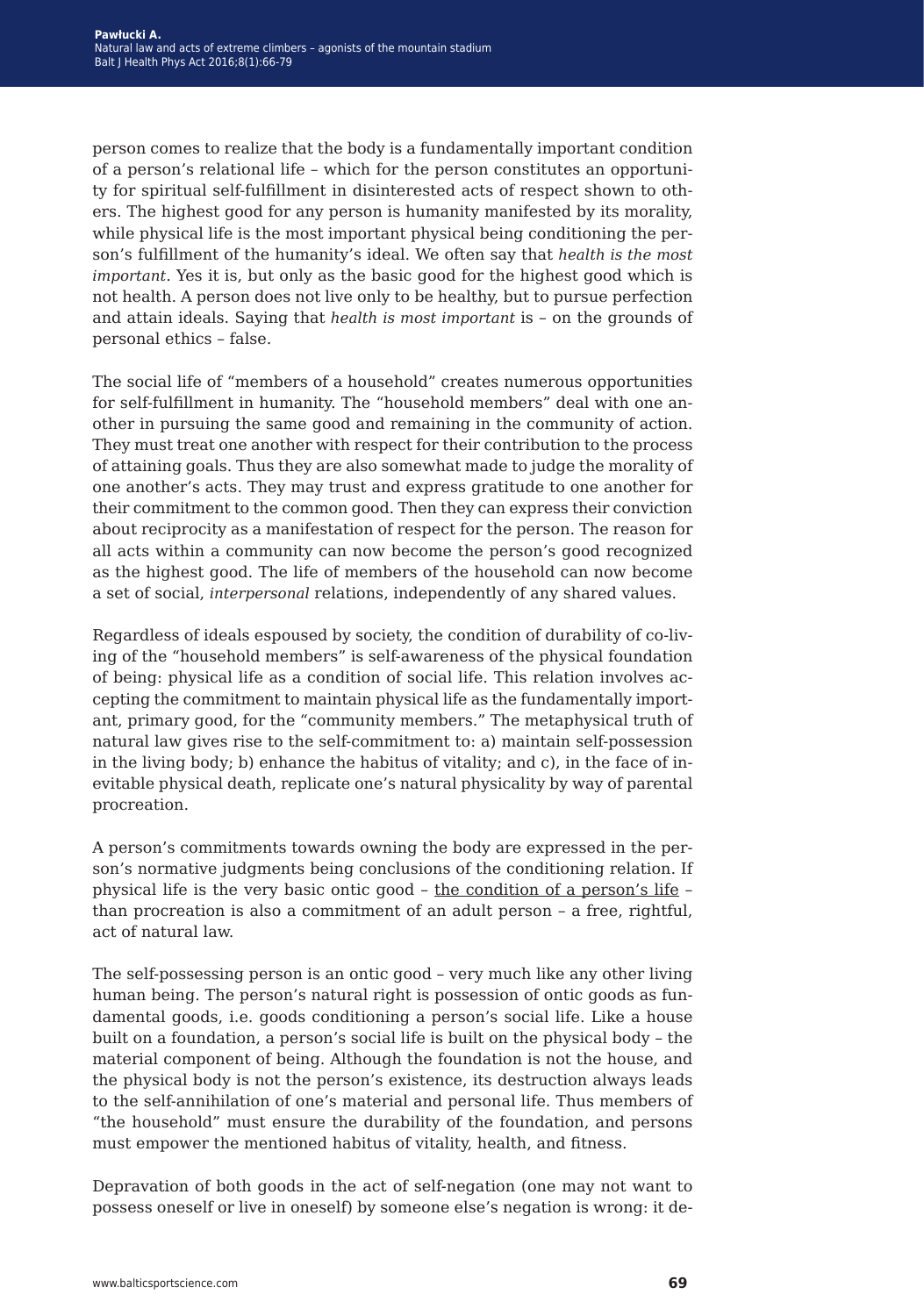fies the reason of natural law, being a manifestation of impertinence in the act of defiance, whose consequence is the breaking of inter-personal causality, i.e. life-giving to others. The normative judgment "Thou shalt not kill" is a derivative of knowing the primary principle of natural law, which as the most important premise, is the source of secondary conclusions.

## **extreme sports acts**

There are competitions in which competitors find themselves on the verge of losing their lives, but death is not punishment for failure. In a competition against oneself, which is not only about gaining fame but also gaining power over the perceptible world, the competitor becomes absurd. Thus a competitor who competes against himself breaks the primary principle of natural law obliging him to maintain life.

An athlete's act, although extreme, is not senseless. It is an exceptional and transgressive act which is sensible as a morally good act. Although, in reality, a sport act is not always performed according to the rules, there are referees who supervise its performance: the moderator of the *agon's* moral purity, and the exposer of neglects of the *agon's* natural purity. Thanks to them, the competition never becomes its antithesis, but in a logical order, it always strives towards becoming a utopia of social justice.

An athlete's act is an *autopoiesis* of athlete's pursuits. By acting extremely, i.e. by nearly exhausting and depleting his personal goods, the athlete becomes close to *sports death*. The athlete's social death is a consequence of terminating his physical vitality. It is not its *cause* but an ontic condition. The cause of athlete's social death is the direct or indirect refusal of reciprocation from his competitor, for whom decisions are made by some higher instance. It may seem that the athlete himself decides about his social death. Although he expects it, he does not want it. When the athlete proclaims to retire from active life, he confirms he has understood the inevitable necessity that *the game is over*. When he decides to stay in the game, he risks his physicality, not to mention his champion's image. If he kept fueling his physical vitality with pharmacological measures, bringing someone else's good into the competition, he would betray the idea of fair athlete, and by "striking at his physical life" he would violate natural law. Like the law of sport that stipulates fairness in physical improvements, natural law considers personal moral dignity as the reason for self-improvement of natural physicality. A fame-driven athlete concurrently destroys both orders: cultural – in which fairness constitutes the agonistic relation; and natural – in which the condition of social continuity is conduciveness to the physicality of the body.

Life ends with death, and so, quite similarly, ends sport life. At the end of a sport life there is social death, but it does not mean that the sports act – even at the expense of losses of natural personal good – becomes senseless. Life ends with death, but no one, with the exception of social nihilists, can say that human existence is senseless. Competitive effort, although so exhaustive to the athlete, is not absurd or morally wrong because of its extremeness. In the same way, a sacrifice of health by mountain, sea, or mine rescuers to save someone's life might have been assessed as even more reprehensible. Paradoxically, when someone uses one's own good to help others or – in some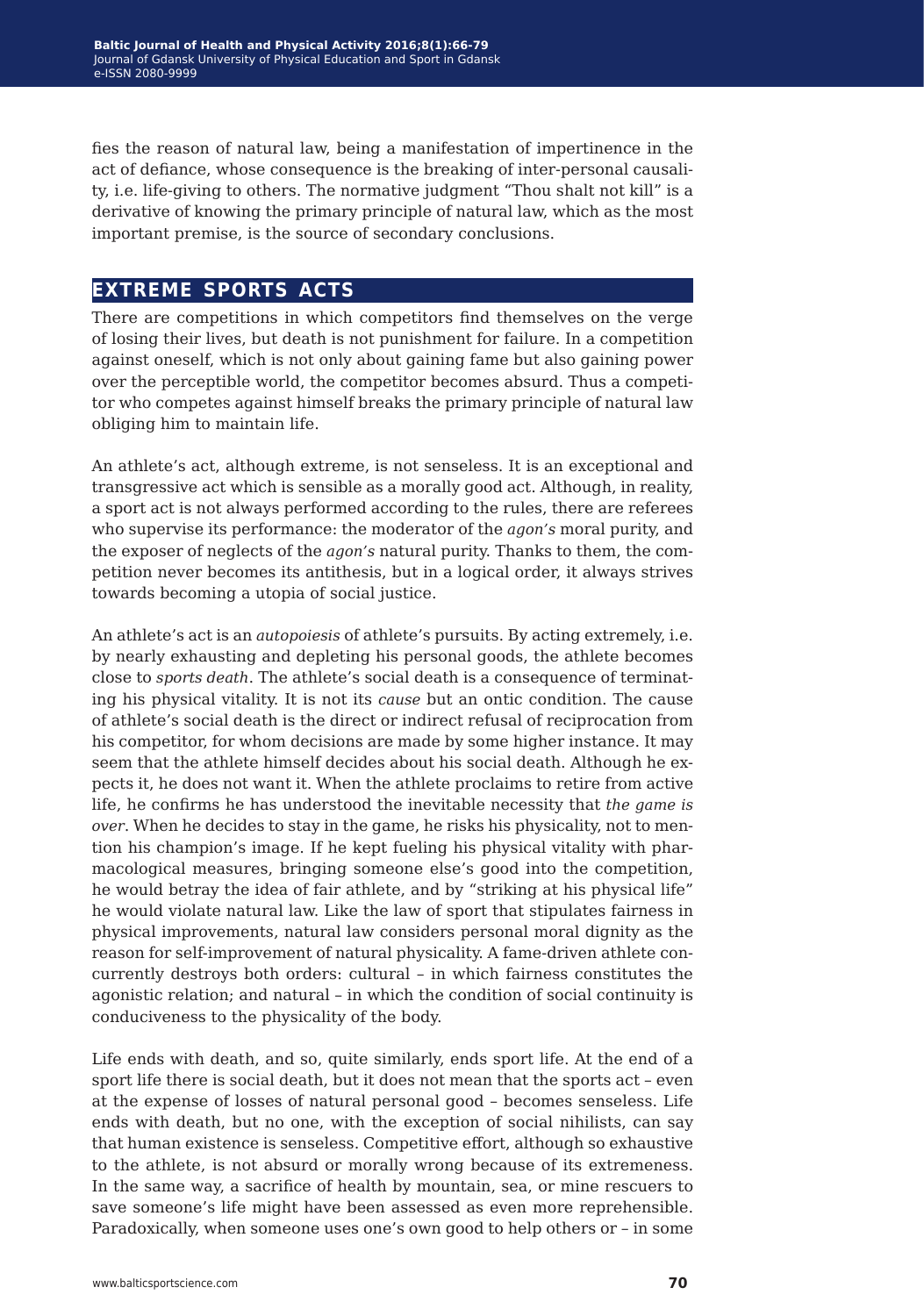cases to save others – one gains respect, and his act is not only sensible, but is seen as a truly human act of sacrifice. Occasionally, extreme competitors – those who sacrifice their lives for others – attain sanctity, and their acts are extolled as exemplary.

#### **sportism**

The raison d'être for an athlete is experiencing primacy over others in conditions of play; the *raison d'être* of a playing athlete is work – a primordial existential experience. An *agon*, in which each competitor wants to be first, demands from all the contestants fulfilling the condition of equality. Failure to meet this condition instills fears of injustice. The demand for primacy makes sense, only if the competition follows the rules of equality. Inequality of contestants renders sport play nonsensical. The fun is spoiled. Fairness in competition based on the rules of equality is the primary and indispensable condition of the ideal fulfillment of *playing sports*. An athlete demands fairness from others and acts in a fair manner: in the *gymnasion* – in which he maximizes his bodily formation, averting any possible temptation of artificial self-improvement, and in the *stadium* – in which he may not improve his chances of victory by diminishing the chances of victory of his opponent. Who becomes the first one, using the rules of equality, is the decision of impartial judges: categorizers, classifiers, moderators, exposers, moralists and ethicists as guardians of the stadium order. Athletes themselves are unable to assess whether a given competition is fair and follows the rules of equality. It is assumed that the athlete will participate in moral good in his life. It is meritorious. Despite the maximization of his physical efforts, the athlete does not enter the competition against death. The man of play does not want death for himself. He plays not to lose his life. Death is not the reason for athlete's acts, not even for the extreme acts of the mountain climber who undoubtedly risks his life. The man of sport play, by being sympathetic toward the physical body, is sympathetic toward life. By becoming the first among fair equals (*primus inter pares*) he gains in humanity. The moral good of fairness, known as fair play, is recognized as the *raison d'être* of the ideal athlete, which justifies the sense of extreme physical effort. In physical exercise one should be faithful to oneself and attest one's participation in moral dignity.

Victory in competition against fair equals is the reason for the athlete's act. The athlete's feat gains recognition of others, who praise the athlete's name. Everyone would seek fame for his name, even for the price of life, like Felipe Munoz, who would not have escaped death, as he had promised, had he not won by half a second. Pride evokes moral inequality. A sports competition in unequal conditions becomes senseless, thus the sports act is fulfilled only seemingly. The justice of pride only pretends to be the justice of fairness. *A true athlete acts truly when he is true to himself, and for that he is rewarded with the wreath of fairness*. Fairness makes the athlete's fully sensible, especially that the training of the athlete's body before the act also contributes to his moral dignity. An athlete is an athlete in all circumstances, or is not an athlete at all. In logical order, an athlete always acts fairly.

Let us assume that in an extreme competition an athlete competes with another athlete "with no morals"; that the athlete is amoral, i.e. neither good or bad. Do such athletes not assess their chances, or do they not postulate a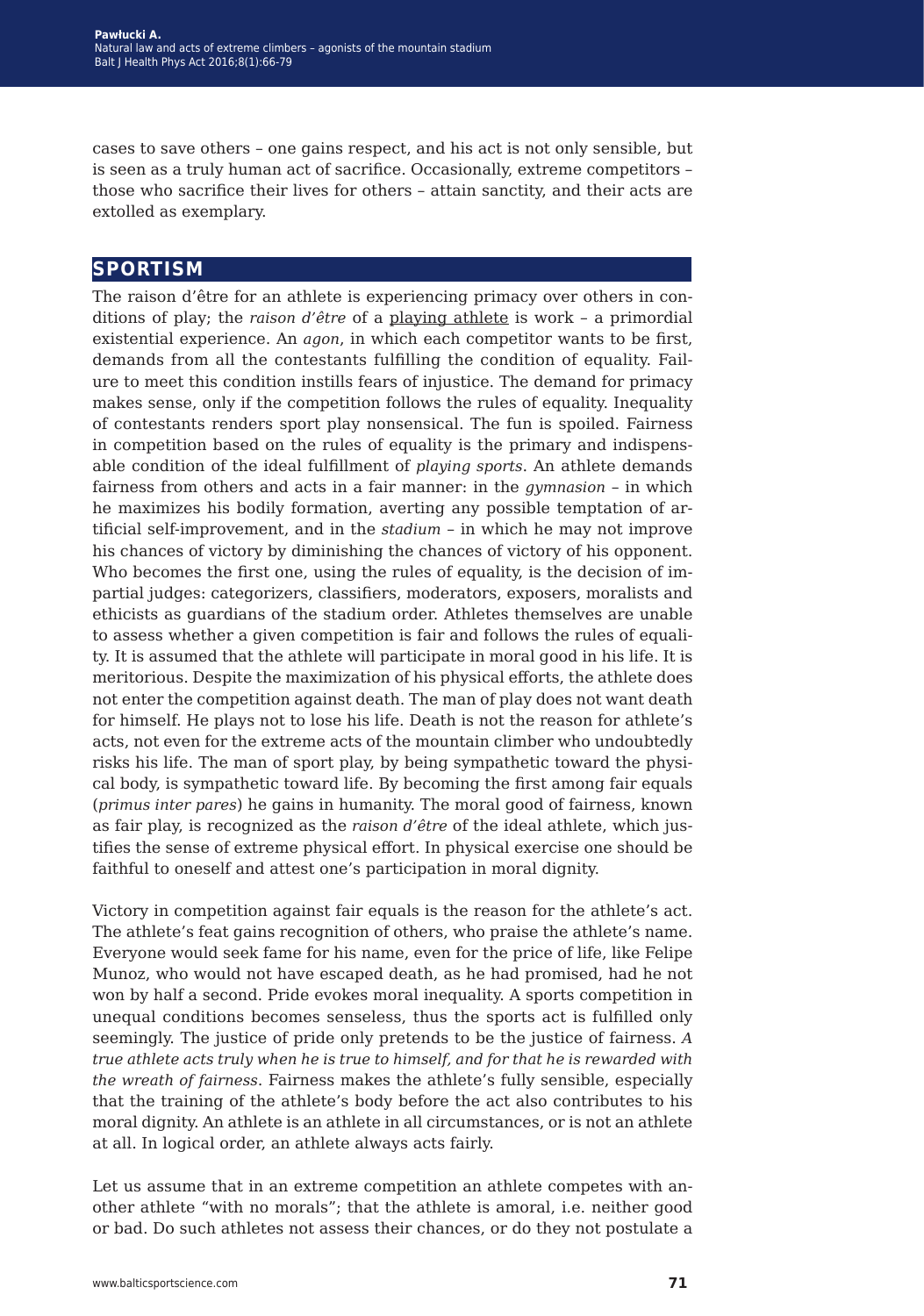fair assessment of their chances in their social life in which competitors are made to compare goods they do not own, in their pursuit of primacy? Do they not, willingly or unwillingly, become fair judges of the competition themselves, or – provided they are still morally anomic in their sports infancy – entrust someone impartial with assessment of the chances: a judge-classifier (like in a sport for the disabled), or a judge-moderator (like in any sports)? Is the reference to the norm of fair assessment of goods and procedures of acquisition of these goods in training not a metaphysical moral rule of self-fulfillment in a sport situation? If it is not so, then the amoral sports act is metaphysically false: impossible as a social reality. In other words, there is no sport without morality.

The athlete's fairness is when the athlete willfully decides to make use of only this capability which is his natural, personal property, whose potential depends also on the athlete's natural self-improvement in training, i.e. on athlete's subjectified work. If the athlete does it out of respect to his competitor's dignity, i.e. someone significant who deserves unlimited respect, not only does he act according to the rules of fairness (known to him, but still unaccepted as his own), but also rises to a higher level of victory in humanity. The athlete's sports act ennobles the athlete since the good of moral personal dignity becomes the reason and the sense of sport life – very much like social life in general – in which love becomes the reason for each act and makes each act sensible.

Fairness is assumed by the sports act, but also fairness as a moral good makes the sports act sensible. The athlete in his fair act qualifies himself for victory in humanity. When the athlete's competitor does the same, both win, although only one of them – displaying a higher level of physical capabilities – becomes the first one. But each first one in sport is no morally different from the second one. They are equal to each other in fairness. They are worthy of each other.

The sport situation is morally positively "loaded". If it were not for athlete's willing fairness, there would be no sport situation, because unfairness would be either condemned before competition or disclosed after competition. There is no sport without fairness, because fairness constitutes the sports act. There is no amoral sport, or sport "beyond" moral good or evil. Those who say there is do not know what they say; they do not realize they are logically entrapped at the metaphysical level of knowledge of sport.

The conclusion is that a fair act assumes personal good as its *raison d'être*. A sport act, even when extreme, is a fair act as well.

## **the olympic athlete: a sport dove of peace**

It is not unusual that the sport situation, which so optimistically fulfills the postulate of fairness in a confrontation between agonists of play, could have been ethically thought as a remedy against moral evil inflicted on one another by agonists of real fight. Moreover, it could have been thought as the *raison d'être* of a sport family, whose members – as agonists of stadium – become finally brothers in Olympic peace, being a testimony to the highest level of sport humanity expressed in friendship or, simply, in love of one another. Certainly, the sport situation could not have been thought or creatively redefined this way, i.e. as an act of redemption for the moral evil of war, if there had not been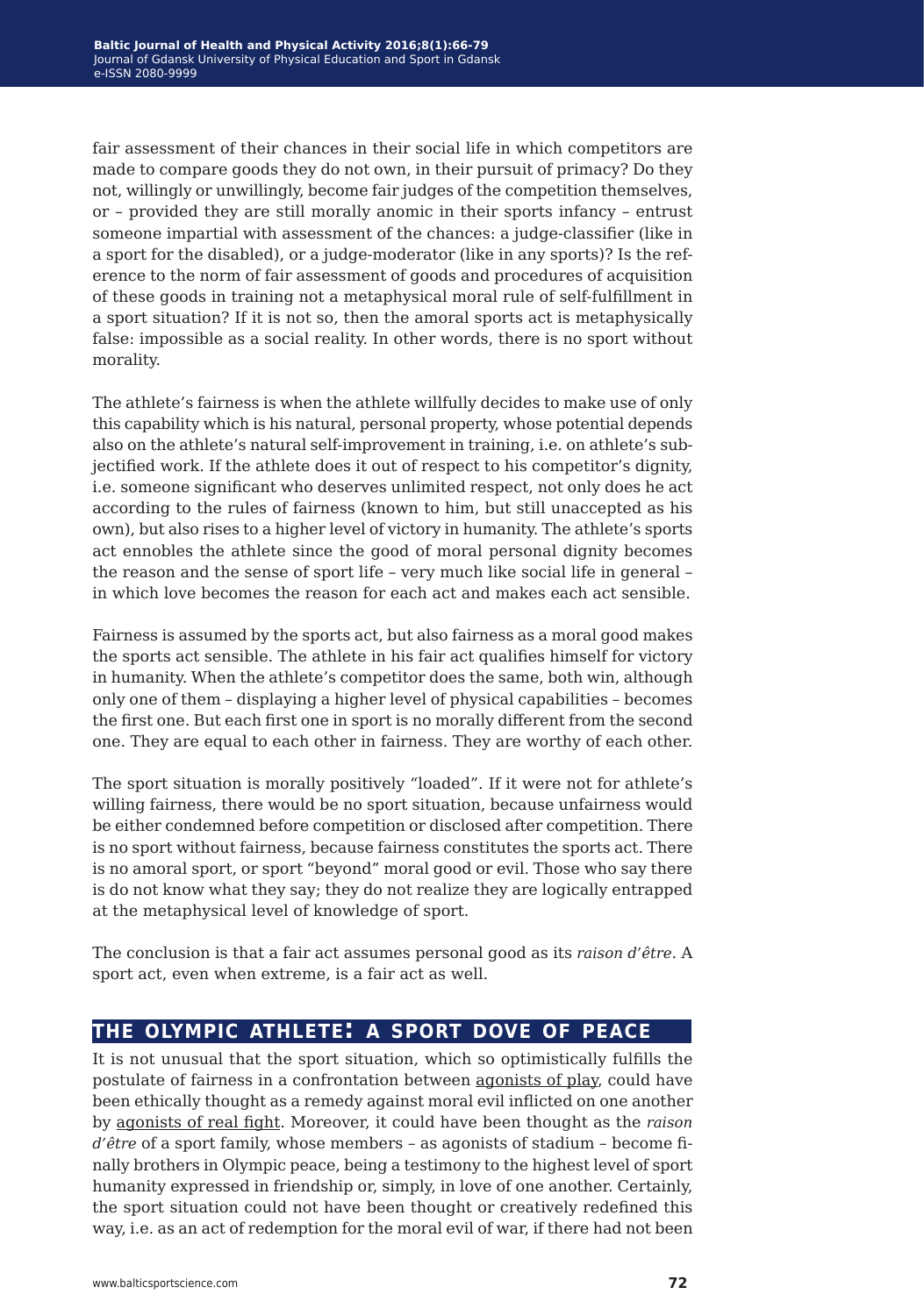some premise justifying the humanization of mankind with the incorporation of sport but also art into the ethos of peaceful coexistence. Since humanity has never lacked wars, there have always been premises explaining their causes or postulating their abolishment. A collective sports act called the modern Olympic movement was supposed to redeem the moral evil of war and by using its moral good, symbolically revalorize hostile nations and awake the sense of a community of friendship in the collective awareness. The Olympic athlete was not just an athlete originating from the playing man. The reason for the Olympic athlete's acts were moral goods of higher order. Common decency, as an elementary virtue, was not sufficient to ensure self-fulfillment in a designated ideal. The ethicists postulated a moral transgression of athletes in the Olympic "religion with no God" via sanctification in the good of brotherly friendship. The athlete became an Olympian, not because he was a fair agonist (he must have obviously fulfilled the condition of moral fairness), but because he was seen by the world as a "dove of peace" co-responsible for secure co-existence. Can we, therefore, not say that the highest postulate of natural law, i.e. affirmation of life as the fundamental good, was not the athlete's extreme task? Is the Olympic act (even extreme) not ultimately life-giving? If yes, then the Olympic competition is like any other competition: potentially lethal on the one hand, and, on the other hand, restoring the faith in the meaning of life in extreme efforts, whose highest reason is personal moral dignity.

## **circus performer: a generic braggart**

The necessary condition to distinguish oneself in sport as the first among equals is the relation to others. An athlete must establish a relation with another if they want to elevate themselves. This established relation makes the athlete a generic perfectionist: a circus performer. One may say his performances do not contribute to social morality, but one must not say that his acts (also extreme) are not subject to moral evaluation. Especially significant is the performance of a conventional act that conveys a certain semiotic message. Whoever can interpret the message accurately, will draw an important moral from this circus tale of universal significance, in the way one learns in primary school about choosing the natural good as the only good justifying life in humanity. This moral stipulates that greatness in humanity is not only conditioned by physical powers, no matter how extraordinary. However, as long as the circus performer is satisfied with the physical life he draws his generic perfection from, he can "appeal" to natural law. It is natural law, after all, that obliges everyone to unconditionally affirm physical life for personal life. In what way is the circus performer perceived by natural law as a life risk-taker? The circus performer is a eulogist as well as a potential devastator of life: he praises himself and can annihilate the good he draws his greatness from. Like a spider-man scaling skyscrapers, or a braggart tightrope walker, he uses his body to affirm the natural ontic perfection, but despite all of it he says – *that life according to the body is beautiful*. This exposes his being to annihilation because of his body. Is it really prudent to act for the show's sake, just to enrapture the crowds? Perhaps not all of the audience. A small, crooked, clown may want to speak for the audience and ridicule the circus performer's usurpations. The great circus performer becomes ridiculous. But the small clown can also reveal his wisdom, like an ethicist of natural law, who may not change anything (the circus performer is after all internally free in his acts of self-determination) but arouse suspicion. There is something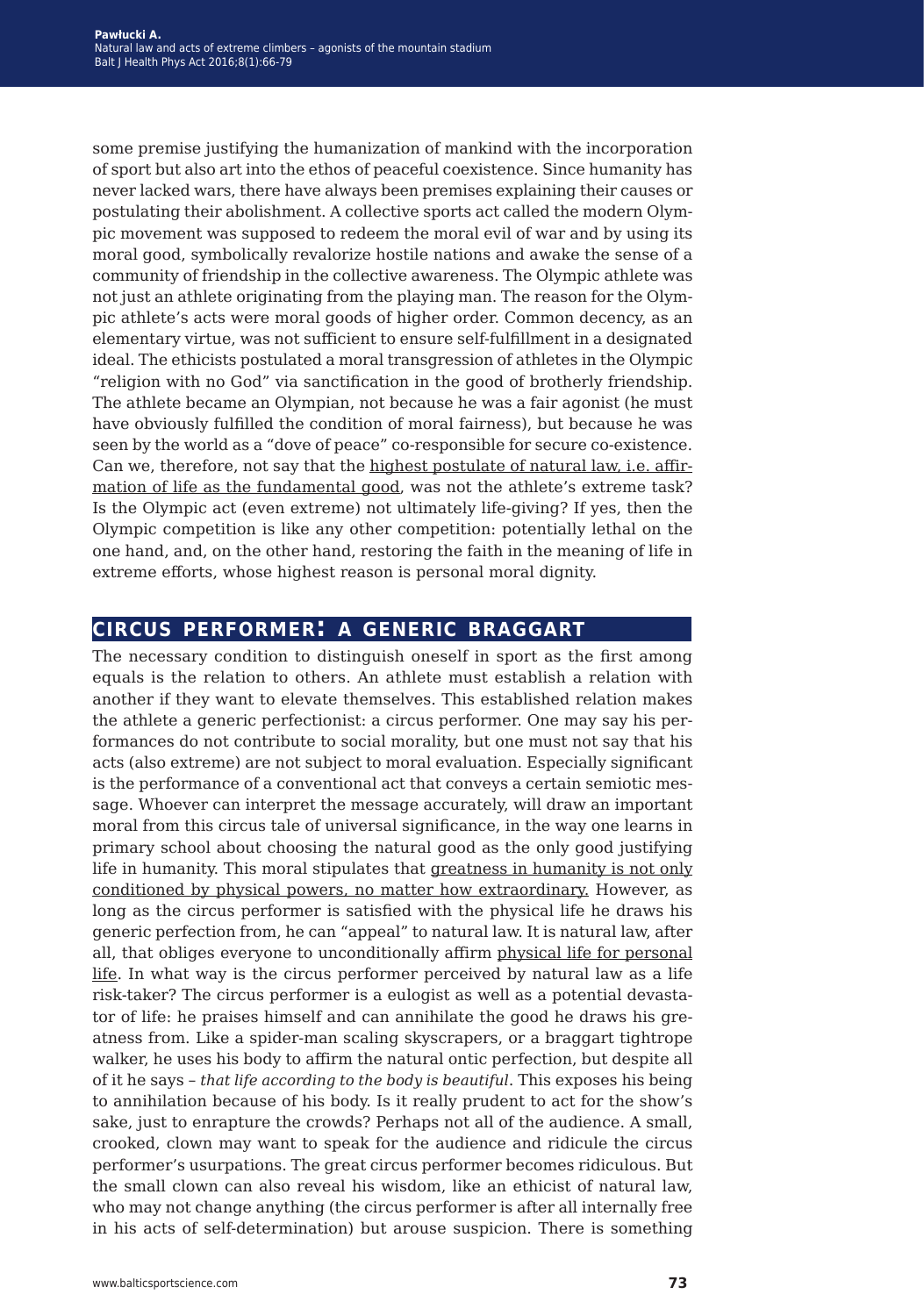wrong, because we do not know why the circus performer's act is some kind of pretense of greatness.

The circus performer stops halfway, and because he does not seek any other reason for being a simple self-affirmation of his own physicality, the assessment of his transgressive acts (undoubtedly arousing respect and admiration) will be pretty meager. How would an ethicist assess acts of the Olympic athlete, who is called upon to take part in the moral dignity of humanity, if this dove of peace adhering to the ideal of physical perfection in speed – *citius*, height – *altius* and strength – *fortius* would be perfectly happy with these three attainments and would neglect Olympic sacredness? Certainly, an Olympic athlete who was would return to his pre-modern role of Olympic circus performer, i.e. in ethicists' opinion a much worse, tragicomic version of himself. In the light of natural law, the circus performers' acts are not fair, since their only *raison d'être* is victory in attainment of the habitus of the external body, i.e. just to put up a show. Physical life may not be exploited for its own sake, and people must make use of their bodies' capabilities for higher acts in life, in which the physical good is the condition of personal self-development.

Certainly, the circus performer – the semiotic elder brother of the athlete – draws inspiration for his theatrical role from real life in which generic braggarts abound, e.g. *giga*rectics, who assume the role of body builders in their own theatrical performances.

# **the mountain climber – the stadium athlete of the mountain**

What are the relations between the mountain and the athlete? Is the climber of the mountain an athlete in the first place? In fact, the so-called "mountain motor activist"3, i.e. a competitor seeking good for themselves – not necessary true good – establishes two types of relations with the mountain: object- -relation and subject-relation.

**Object-relation with the mountain.** One may use the mountain as a toy for climbing, hiking, sliding, jumping, or caving. These activities are not really useful in practice, but it is not practice in which they are sensible. They are pastimes, i.e. leisure activities. A mountain *motor activist* is a worker who climbs the mountain for fun after work to recover from work-related stress. This is the worker's moral law derived from natural law. Those who work should play, because play – as a necessary break in work – allows workers to resume their professional activities.

However, playing with the "mountain" toy is like playing with matches: it is hazardous. It is morally evil when it becomes the dice; when it becomes gambling for fun – "casting the dice" during white water rafting – an activity with unknown consequences. At the end of the mountain gamble there is always a wild card drawn, and the "playful" activity of the mountain climber may lead to his death. Those "motor activists" that make fun of the mountain should be reasonable enough to anticipate it. Before they start playing with the mo-

<sup>&</sup>lt;sup>3</sup> A reference to a scholarly conference entitled (quite amusingly) "Aktywność ruchowa na obszarach górskich Polski i świata" (Motor activity in the mountainous areas of Poland and the world) organized in Szklarska Poręba, Poland, on November 27-28, 2014 by the University School of Physical Education in Wrocław.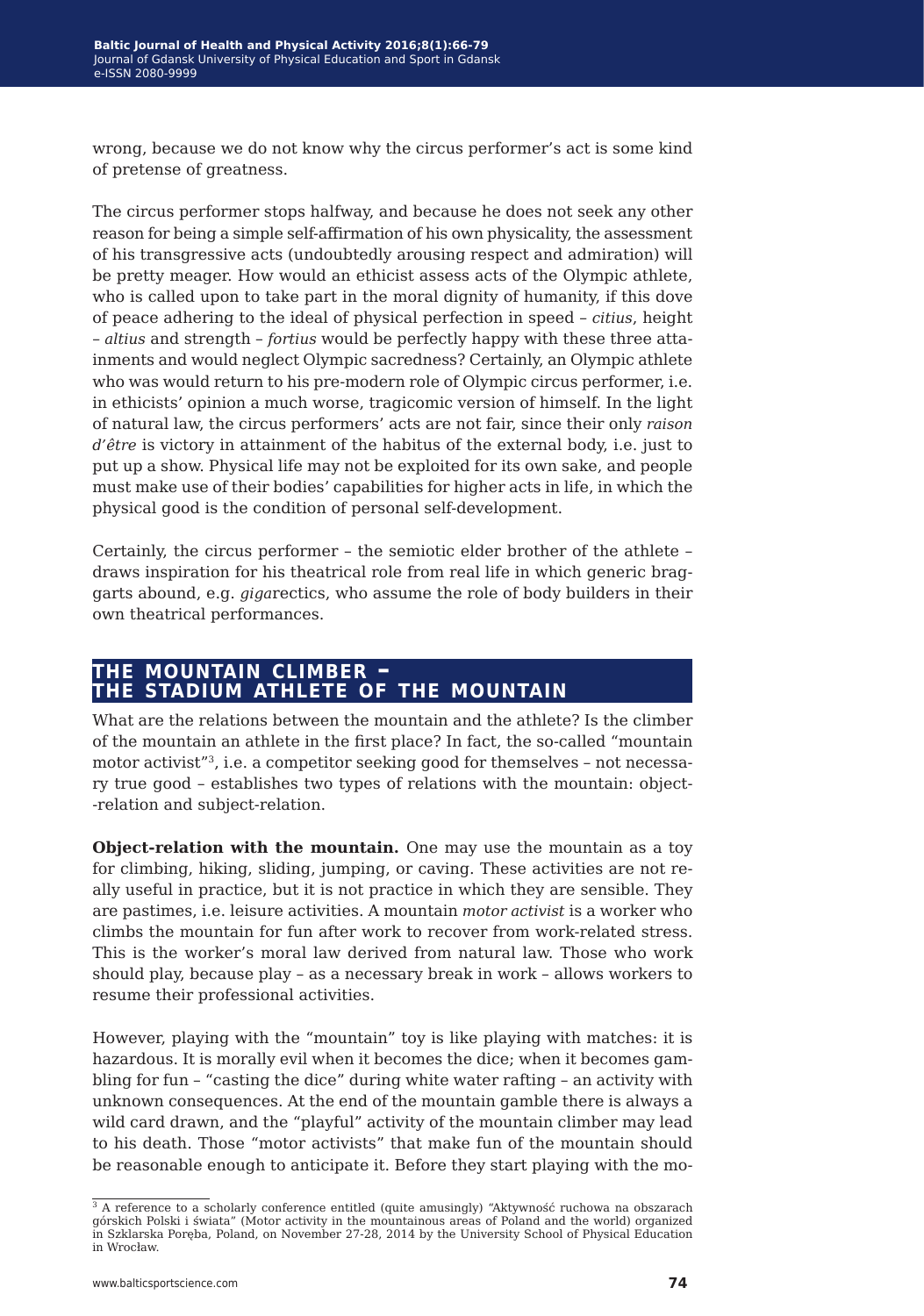untain, they surely realize the danger. During playing there may be no time for this reflection. Playing the senses switches off cognition, or even the self- -preservation instinct. When the fun is over and one loses one's self-possession, playing becomes a morally evil act. The idea is not to *play to the death*, and natural law forbids dicing with death.

Natural law has a regulatory power over the "mountain motor activists". It tells them which of their acts are morally good and morally evil. When an act of a mountain climber turns against the structure of his being, and the reason for this act is not personal good (it may not be, in general, because the mountain climber does not fulfill the criterion of contribution to social life – as a loner he is outside the social life), all he does is an extreme endurance test – and this is wrong. Any threat to life is morally evil. Natural law obliges every competitor to care for his life, and forbids being careless about it (*Thou shalt not kill thyself*). When a lone mountain climber does not follow his personal good in his free acts, for example, when he does not consider his mountain act as a form of health and fitness self-improvement, and thus improvement in the quality of life (like a person regarding the mountain trail as an outdoor *gymnasion*), he becomes – in the ethical perspective – an opportunist killer.

**Opportunist killer** is a *competitor* who does not seek death but, being fully aware of the danger, comes near death. The opportunist killer can be a:

- 1. HEDONIST a collector of bodily sensations from abusing his physical capabilities in extreme (until losing consciousness) physical transgressions; a post-modern extreme tourist-adventurer sliding, or falling from the mountain cliff;
- 2. ICARUS LIBERATOR a postmodern, irrational, braggart who chooses a path to individual happiness only, living a lonely life – a liberal without borders, an extreme test pilot or a stratospheric jumper;
- 3. NIHILIST a rebel with contempt for life, powerless to recognize the sense in life. From his contempt for life the social nihilist derives the wrath of irony. He knows he must live, but he does not know why. Thus, he lives an easy life in which his body is a vehicle on the road to the border between life and death. Contempt for life is impertinence toward death. The nihilist does not desire death, but comes near it. He dies like Icarus, but his self-destruction is for a completely different reason.

#### **subject-relation with the mountain – <sup>a</sup> self-changing mountain climber**

The mountain can be personified by establishing an agonist and antagonist relation with it. This is what the extreme climber does. The moral assessment of his acts is complex and difficult but not impossible. The limit of this personification in is metaphysically easily recognizable; in the psychological sense it is almost imperceptible. Even the climber himself fails to take notice of the changes of his own self. He does not know that at the limit of physical endurance he is different from him from the beginning of the climb.

The mountain climber consists of two personages in one: **athlete-agonist** and then changing into **hero-agonist**. In the former the climber competes, in the latter the climber fights. The reason for the athlete's act is victory; the reason for the hero's act is his fight against the mountain, i.e. survival.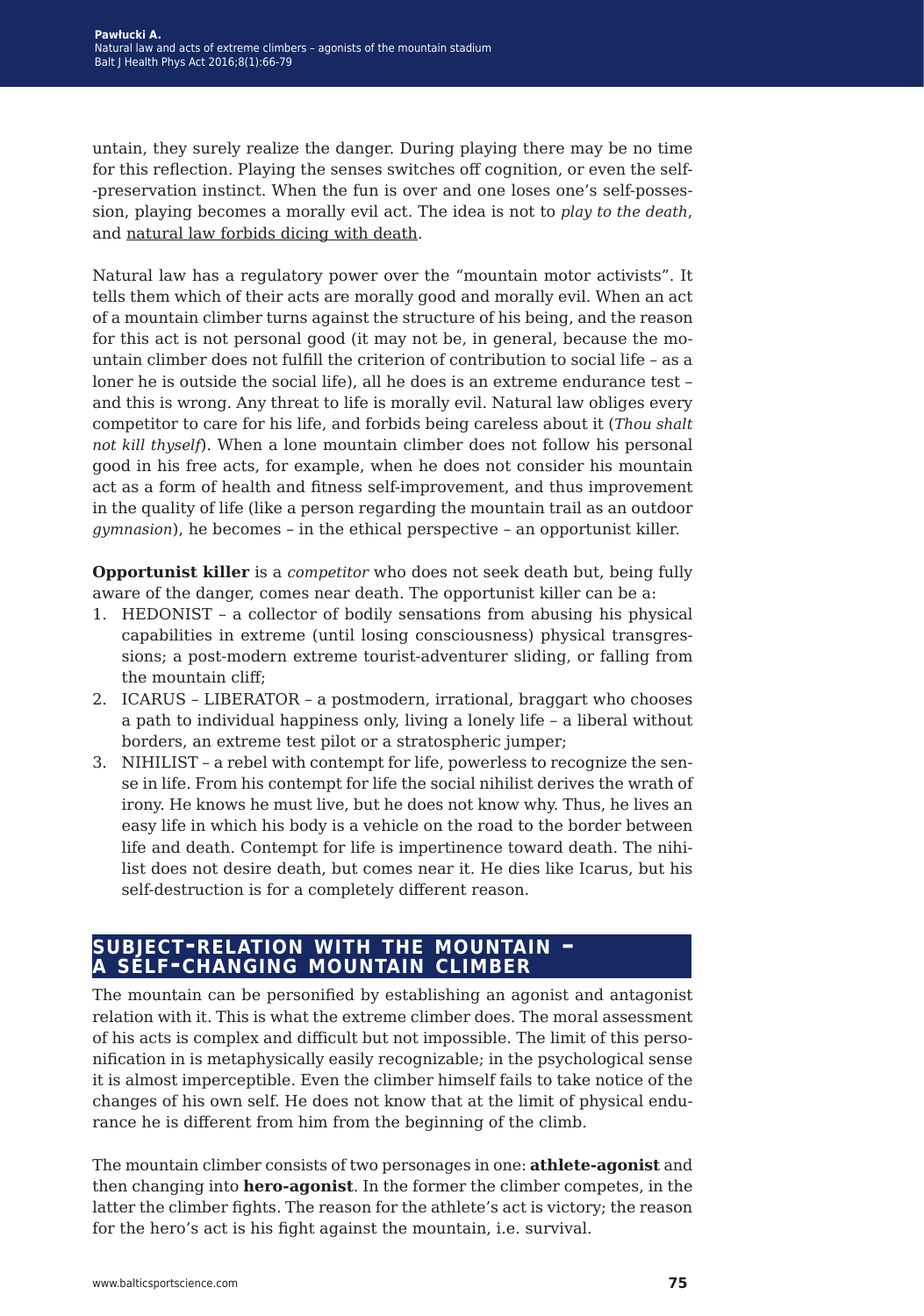Extreme mountain climbers are not aware of their participation in two axio- -normative orders:

- 1. sport-symbolic which with all the significance of the ethos is only a "quasi-life" (like in a theatrical play, in which the life of characters is not real and characters do not die literally) and remains such despite experiencing real dramas by athletes;
- 2. existential-essential in which nothing is pretended, and the climber is abruptly reminded of his human condition, with all emotional tension resulting from the fear of losing one's life in the face of hopeless, lonely death.

When the mountain ceases to be a stadium track and becomes a natural force destroying the agonistic plan, the athlete unknowingly changes into a defender of his own life, into *his own hero*, and recognizes the mountain as a hostile force against him. The antagonist mountain must be defeated in the battle of life. The climber might later recall that *the mountain had wanted to defeat me*. He fails to notice that the stadium track is no longer of interest to him, and that sports victory is no longer the reason for his act. What was important in the beginning is now ontically sidelined. There is no track, no stadium, and no athlete in the self of the extreme climber. Even the extreme climber is not there. On the track, which is not there, in some *non-place* of "unfriendly" nature, is a nameless natural character: a generic climber left to natural forces, against his own will.

The mountain climber does not think about himself. And although he took the oath that he would never abandon his competitor in danger, he uttered the words of the oath more as an athlete than as a hero. He could not have thought otherwise in a situation in which experiencing death was still ahead of him (in the ontic sense). He could not have anticipated whether he would remain faithful to the pledge of heroism, when he had never experienced an extreme situation of anaerobic oblivion. The ethics of sport climbers does not oblige them to perform heroic acts. Thus choosing not to save someone else's life for the price of one's own life is not morally evil. What is morally evil, however, is passing over one's co-agonist whose life is in danger, while attempting to save one's own life. Descending the mountain without looking back on the co-competitor – after having lost the sport sense up in the mountain – who was out of his depth and began his struggle for survival violates the natural law and is punishable under man-made law. Those who pass next to and refuse to help a dying man are penalized. Sport mountain climbers know it, but there have been cases related to some Polish mountain climbing teams whose members saved their own lives and ignored others. They are never forgiven under natural law; and under man-made law, due to lack of evidence of wrongdoing, the sword of justice is suspended. The surviving climbers know who had betrayed them. They excluded the traitor from the personal life and refused to participate in competitions<sup>4</sup> to which this distrusted climber wanted to re-commit. A mountain climber "carries" humanity on his ascent; the higher he ascends, the more dangerous his ascent becomes, the more important humanity is.

Maybe, it is so difficult to assess an extreme climber's acts because they are justified by two reasons that are consecutive to and substituting each other.

 $4$  For obvious reason I cannot provide the climbers' names here. This is a moral assessment of the Polish Broad Peak climbing expedition and its tragic end. The elder climber survived but had experienced a disillusion because of the refusal of brotherly help.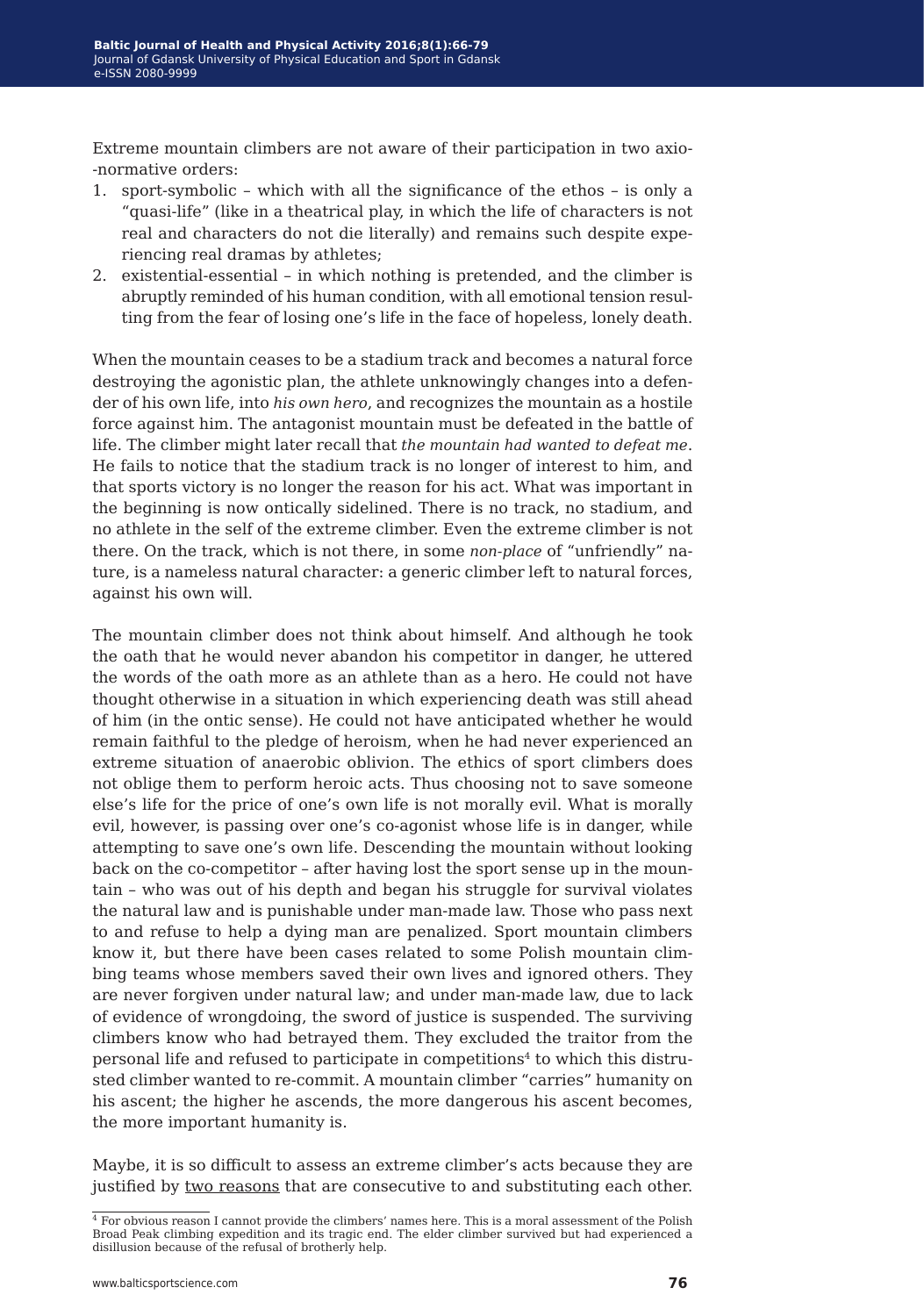When the reason becomes different, it is too late for the mountain climber to "retreat" safely from the mountain to self-possession. This was the case of the descent of two Polish climbers from Broad Peak, which resulted in the death of both of them.

What do I mean and who do I want to "probe" with the prudence of natural law? I intend to assess the rightness of the extreme athlete's acts with my syllogistic reasoning, not with some hardly justified biases which may bring criticism and injustice. I do not intend to be anyone's judge or prosecutor equipped with critical and penal sanctions granted by man-made law. An ethicist, who appeals to natural law, passes only normative judgments and postulates the direction of free and right action. Ethicists assess the morality of acts, i.e. they decide about their rightness in relation to the idea of good as the highest reason for all acts. Ethicists only adjudicate whether an act conforms with this idea or abolishes it in the logical sense. Using this normative measure an ethicist can assess the moral value of acts of *mountain motor activists* that he at least knows (and this is a premise for deductive thinking) they are aware of serious risks, but despite life hazards, commence to ascend. An outsider may say: So be it, let it be some faithful fan of the climbing club, or the climber's relative, friend or – most certainly – competitor. The extreme mountain climber is like an athlete. The difference is that he competes at an outdoor stadium. The climber's route is like the long-distance or marathon runner's track; the climber's potential opponent is an agonist who has covered the same trail earlier (in summer or in winter), or who has reached the same summit before using a different route.

An ethicist will join the sports fans and declare that the reason for a sports act is victory over the opponent, and that awareness of the risks to one's life is not a certain premise of negative assessment of a mountain climber's act. The ethicist will add that any act, even a basic locomotive movement, is equally risky, but must not be assessed as morally evil. Unless the ethicist would refer in his evaluation to the "fast and the furious" who play a game with death – to social nihilists who act against natural law. Their acts can be assessed differently by man-made law, depending on particular legislation and jurisdiction. In a permissive and liberal community, the acts can be assessed with no guilt and punishment. In a conservative community respecting the natural order of life, i.e. a community responsible for the common good of a person, these acts will be deemed reprehensible and utterly punishable.

#### **conclusion**

One who is no more an athlete to himself, who sacrifices his life during a mountain climbing expedition, or survives after descent, will be surrounded by the aura of a hero. As long as the mountain climber struggles for survival, he does not realize whether he is a hero or an athlete, because this is not important. And because a mountain climber, who faces death, might not be an athlete, his act – regardless of its final outcome – may not be considered morally reprehensible in the light of natural law. On the contrary, as long as the extreme mountain climber, beset with the image of sudden death, desires life, i.e. safe return to his self-possession, it is praiseworthy. His active pursuit to be alive is commendable, and this is sufficient to assess his act on the verge of death as morally good.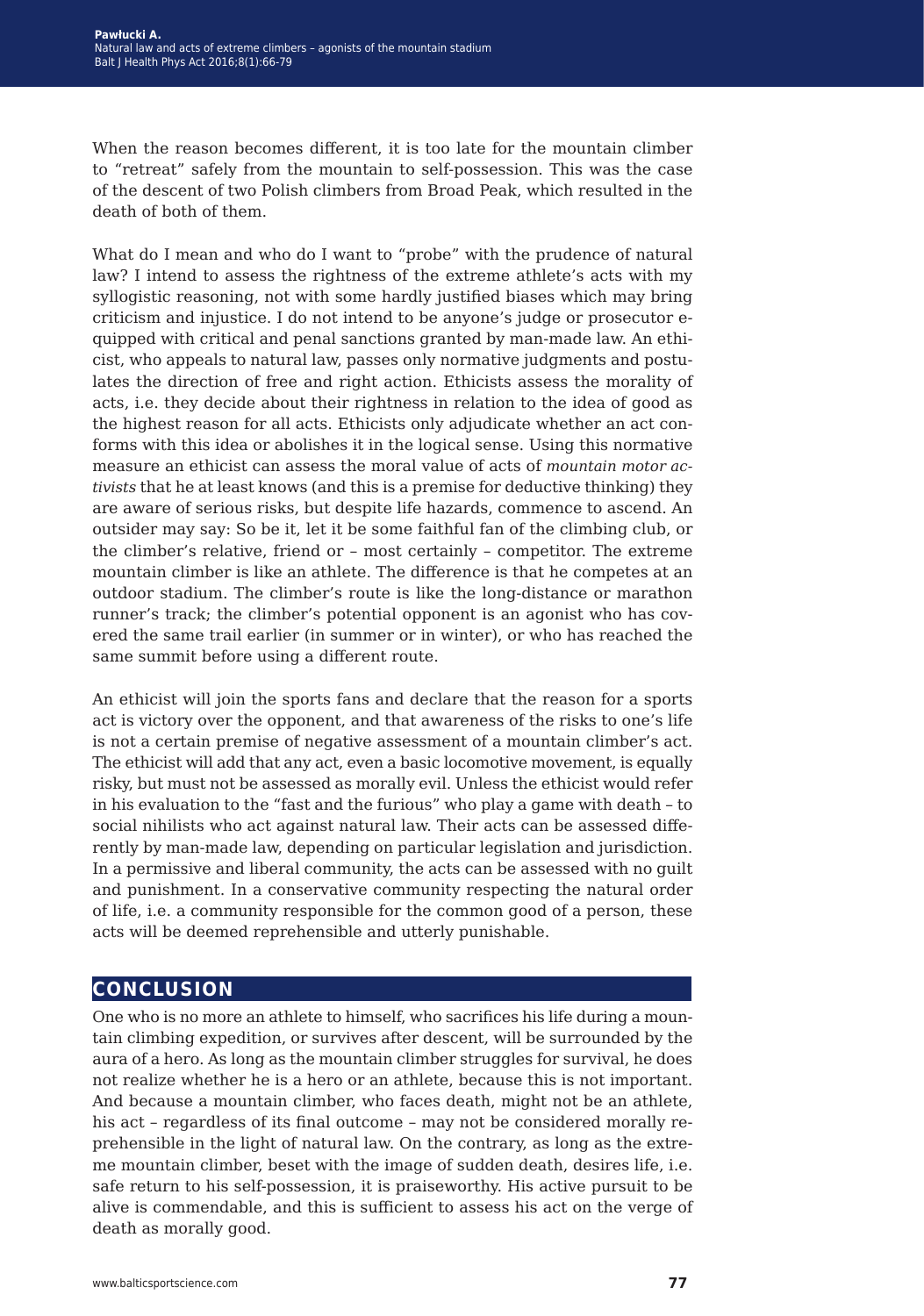It is quite different when the reason for the mountain climber's act is derision of death and contempt for life. If this is the case, such an act is wrong according to natural law. Extreme mountain climbers participate in social morality as fair agonists equal to one another. Although they risk their life more than anyone else, balancing on the edge, they do not differ in their reasons from athletes-runners. Mountain climbers also want victory, i.e. elevation above anyone else. When they complete their ascent, they are like marathon runners who complete the route. The mountain climber knows the marathon runner's experience. When he hits the head wind, he turns into his antithesis. The difference is the marathon runner does not have to change. If the wind blows him off the track, he will never think *he has lost his life*. The runner finds safe refuse in the stadium. The climber is never sure he will return to the living ones. The runner accepts a medal as a symbol of recognition for his fulfillment in sport humanity and in the Olympic ideal of defense of life for peace and friendship. The climber will refuse to accept the medal, if he wrongly considers the Olympic laudation for his victory a commonplace mark of victory in a fun game. This is erroneous thinking. A mountain climber who does not find any other sign in the Olympic medal than a simple award for winning a competition fails to recognize that the Olympic athlete, who stands on the side of defenders of peace, joins the civilization of life. He does not understand that despite aspiring to philosophical reasoning, usually reflected in some literary self-portrait, natural law expects him to symbolically affiliate with the family of peace to live in friendship. He is awarded with the Olympic medal for his heroic act in defense of life. It is not some plain badge for winning a sport contest. A common athlete is not equal to an Olympic athlete, but an Olympic athlete can be equal to a mountain climber as the latter finds a similarity in the Olympic ideal.

Refusal to accept the Olympic medal by the mountain climber is incomprehensible. It shows that the mountain climber does not fully realize the sense of his acts and Olympic ethics. When the climber refuses to accept the Olympic distinction, he gives others to understand that he expects something more, not something different. It is as if he intended to state that the Olympic medal does not reflect the truth of the sense of his act; or that it was all about a different act related to some different, superhuman, supernatural or almost divine good. It is as if the mountain climber wanted to attribute a different sense to his act – different than acknowledged by the Olympic medal – and expected that his contribution to the common good of humanity deserves a special distinction which has not been designed yet. Any other distinction, for example, of a "sport champion", would not only be insufficient but also inadequate. And one can somehow understand it, because without a doubt, Olympic champions are incomparably the most important in the hierarchy of agonists of all competitions.

The Olympic family may not sanctify the mountain climber, even if the latter has expected it, since in the supernatural order of being the rightness of the climber's act is considered and assessed by impartial judges. Neither Olympic athletes nor mountain climbers originate from Mount Olympus, despite their seemingly supernatural powers in their struggle for survival. The mountain climbing agonists have not been endowed with some superhuman powers by an immortal deity. They cross the mountain like the runners cross the stadium, being mortal humans. If they accept the Olympic distinction – and some